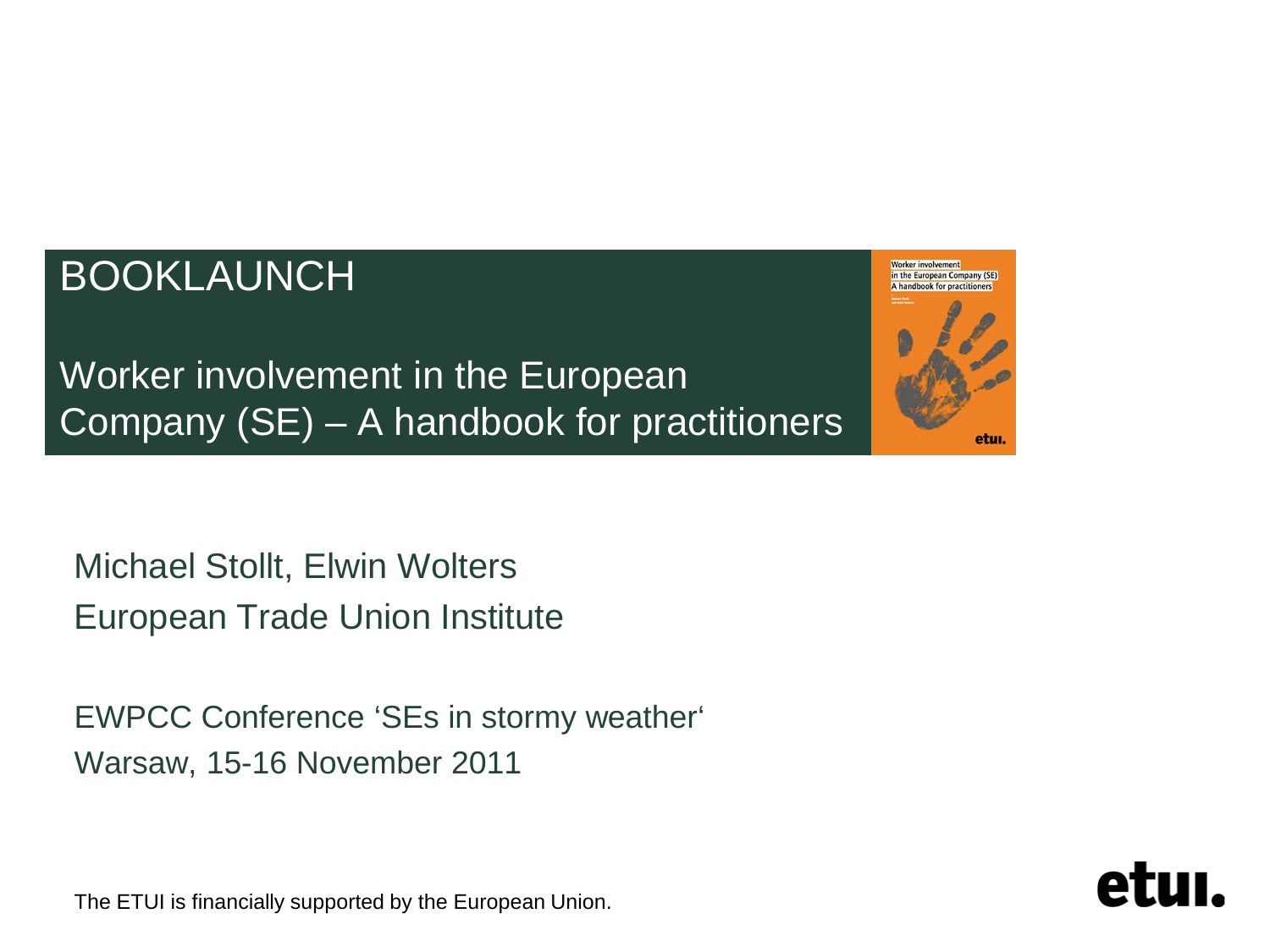Worker involvement in the European Company (SE) A handbook for practitioners

# **Why such a handbook?**

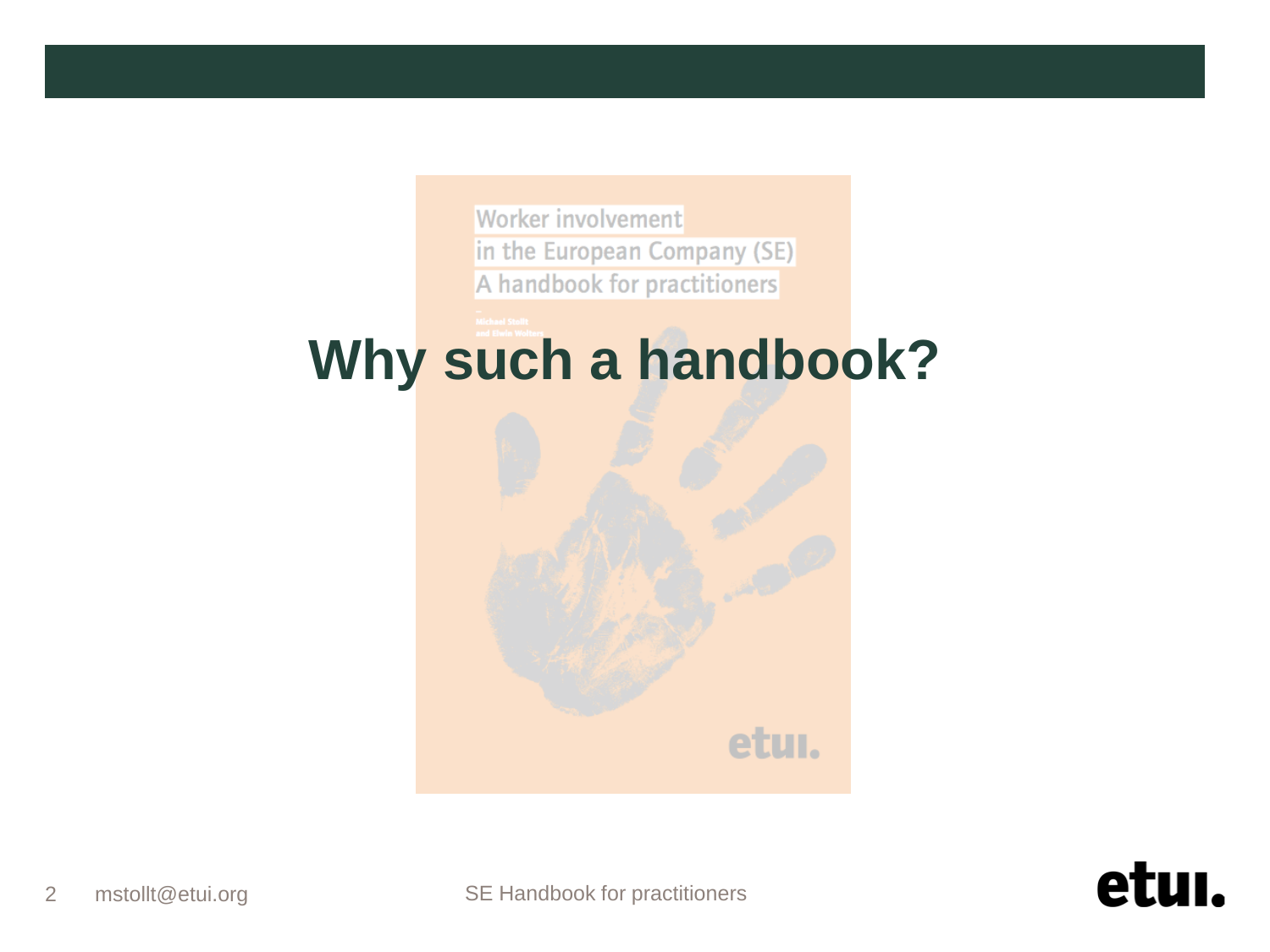#### **Avoiding pitfalls and making best use of the potentials of the SE Directive:**

- **SE founding = highly technical and complex process**
- **Initiative comes from the company side, usually a 'once-in-a-lifetime' experience**
- **Different national and cultural backgrounds** *plus* **the issue of participation**
- **Time pressure**
- **"you only get one shot"**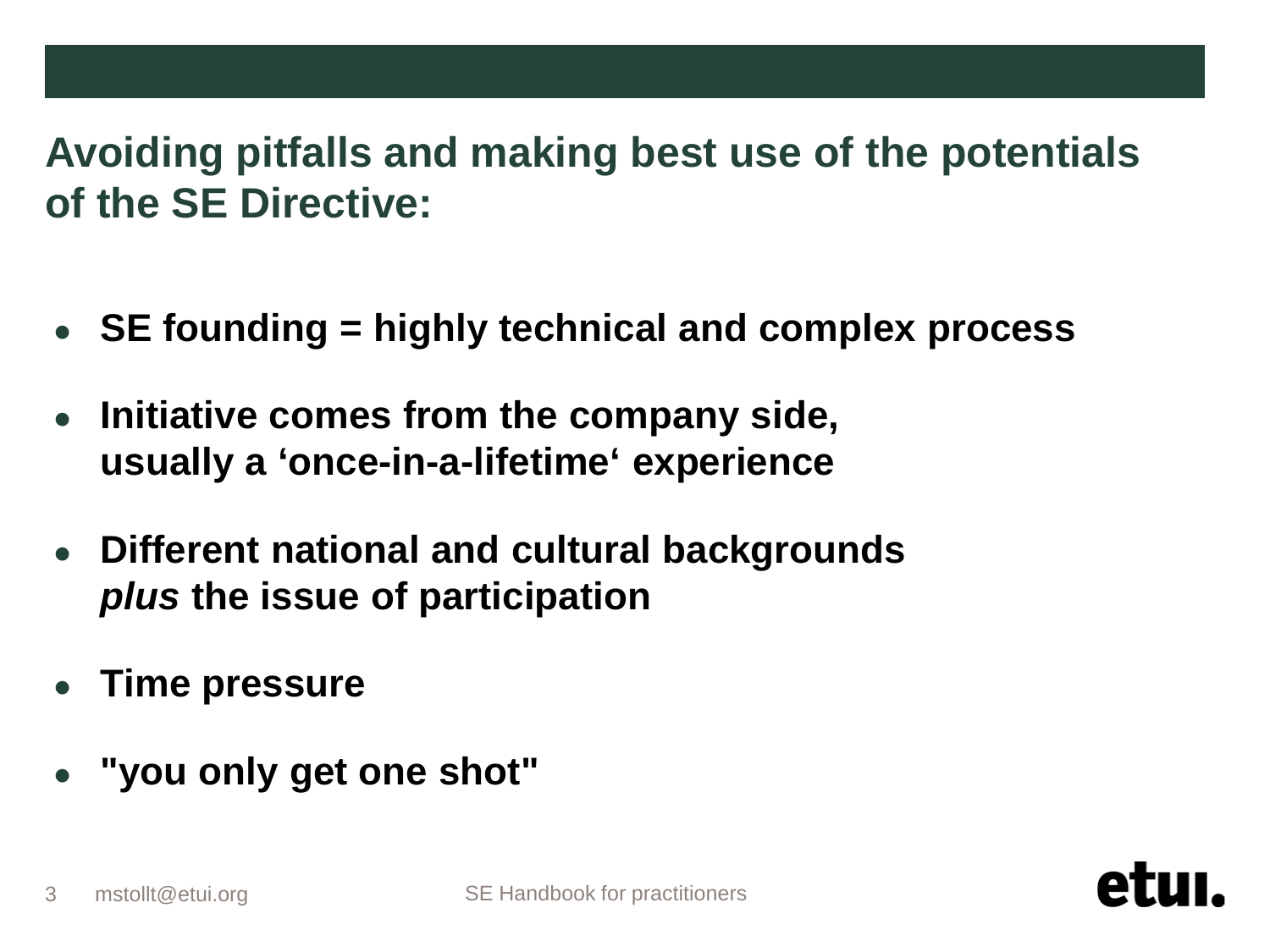# **A toolkit, not a blueprint**



**Every SE is unique, as is its agreement** esp. country of origin, company specifics

**A bargaining process**, the agreement is the result of a **political compromise**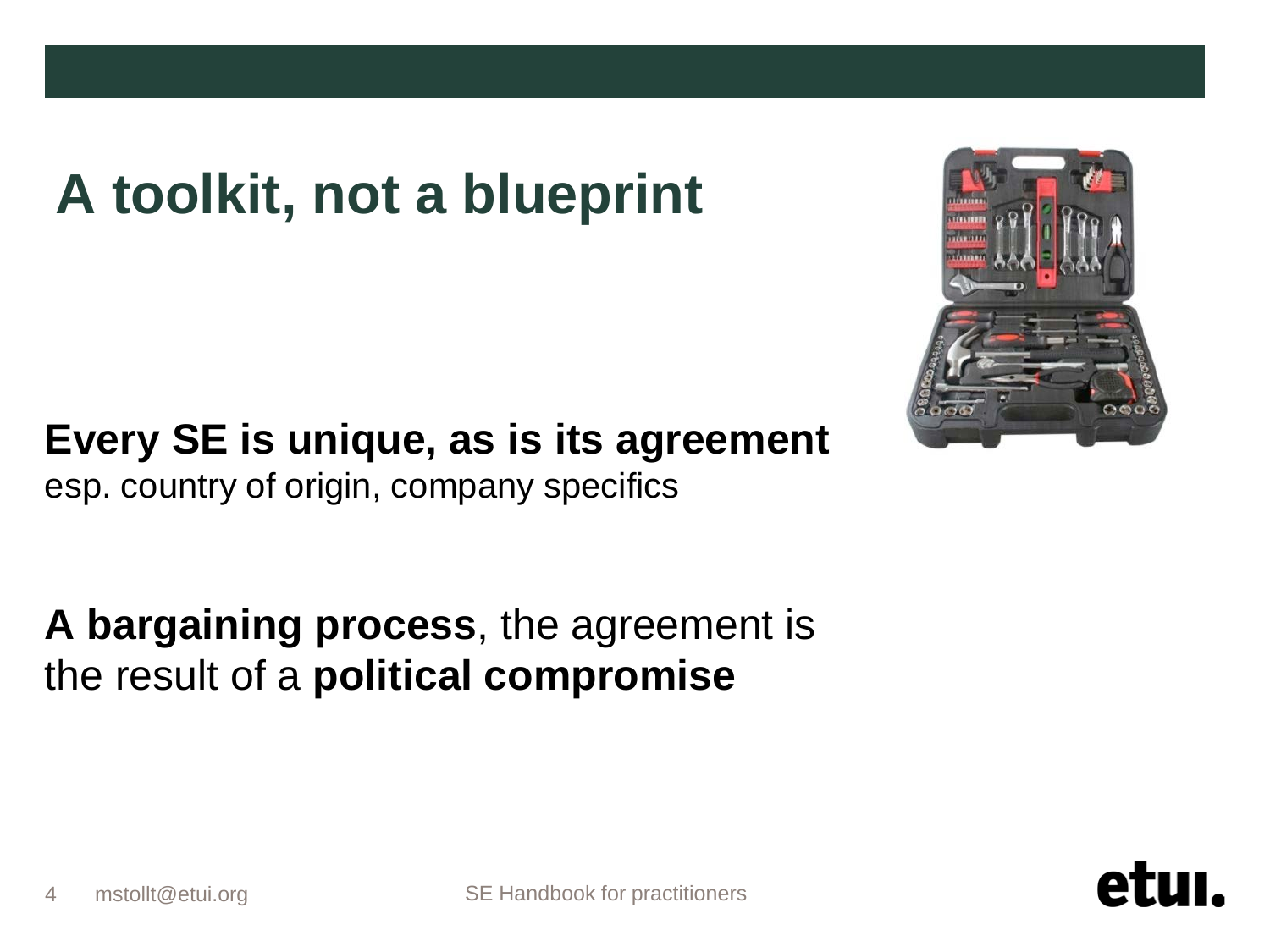#### **A mutual learning process on the worker side**



SE agreements set positive or negative references for other SEs

etu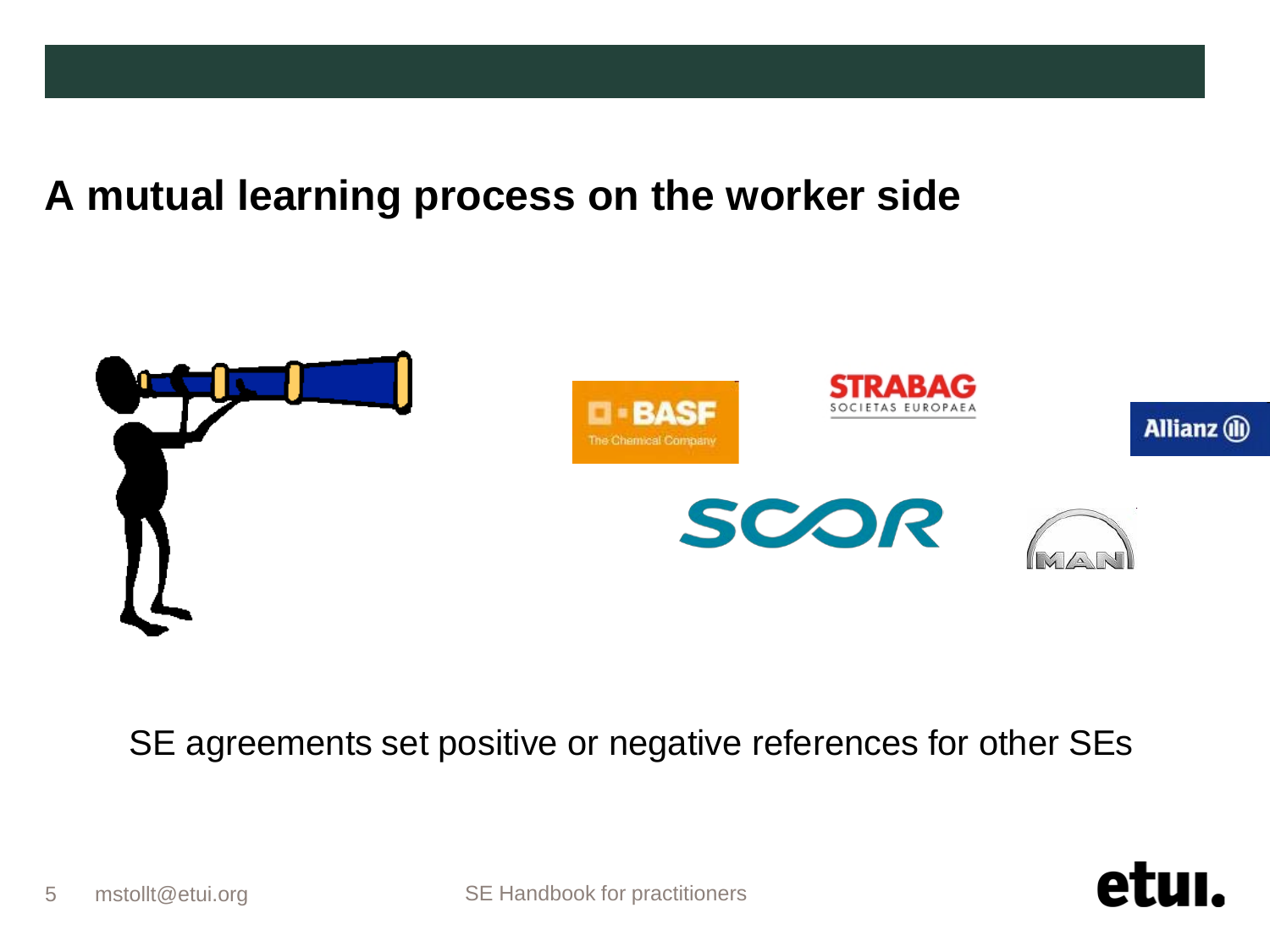Worker involvement in the European Company (SE) A handbook for practitioners

# **How did we proceed?**

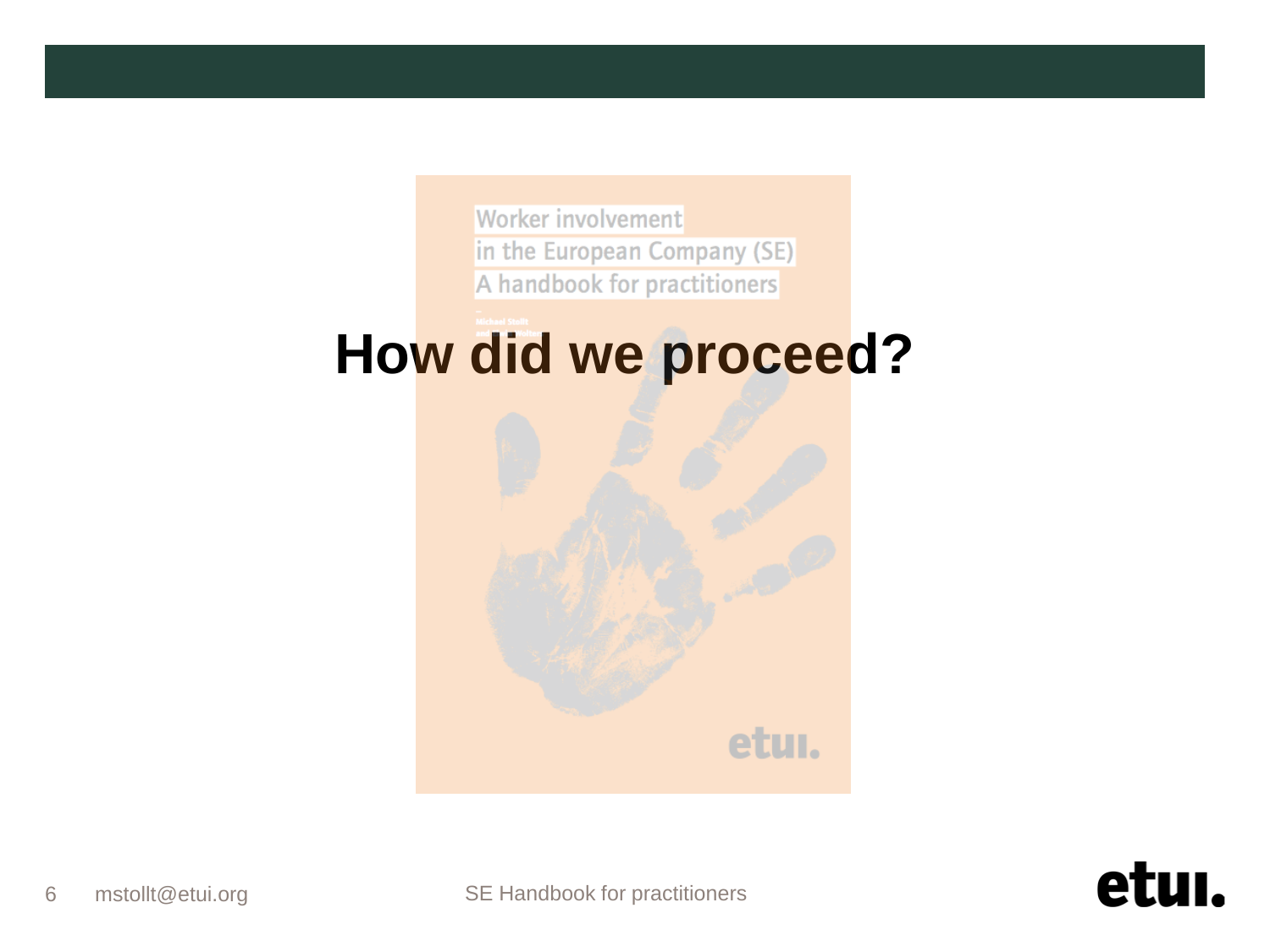#### We didn't had to start from the scratch

# sEEurope<sup>\*</sup>





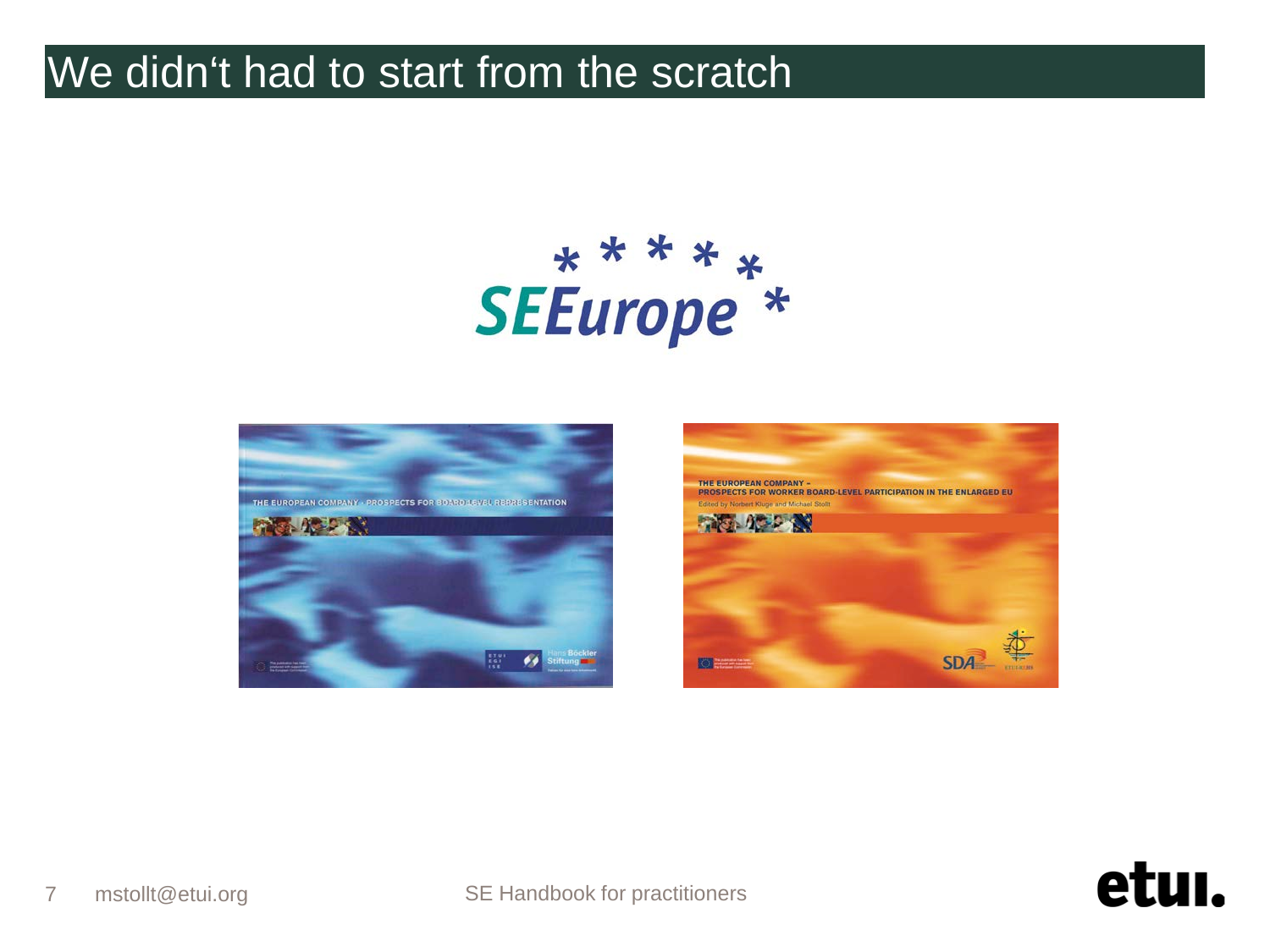#### Extensive feedback process of draft handbook

- **ETUI colleagues**
- **SEEurope network members**
- **Practitioners**
	- Employee reps
	- **Trade union advisors**



A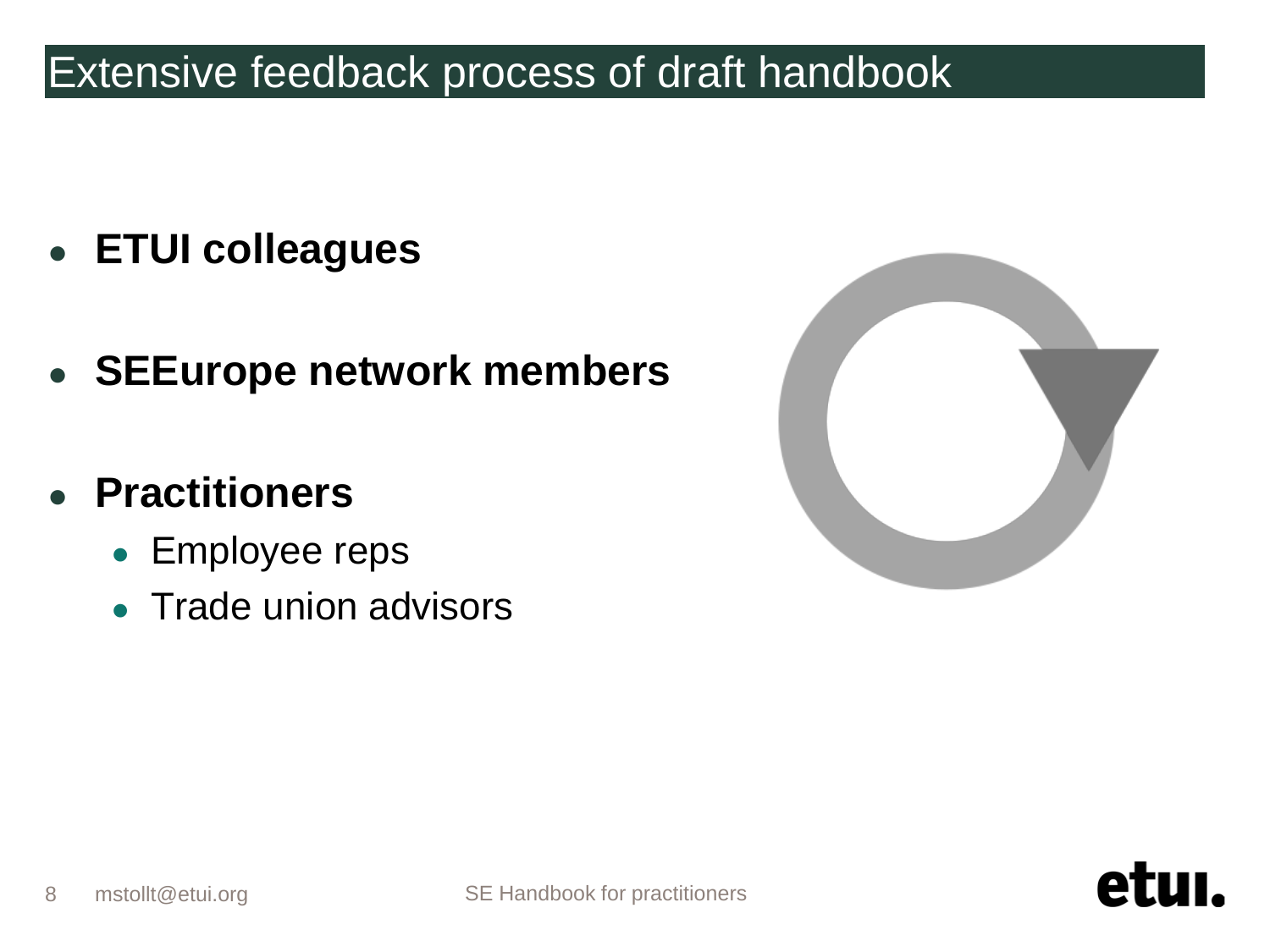

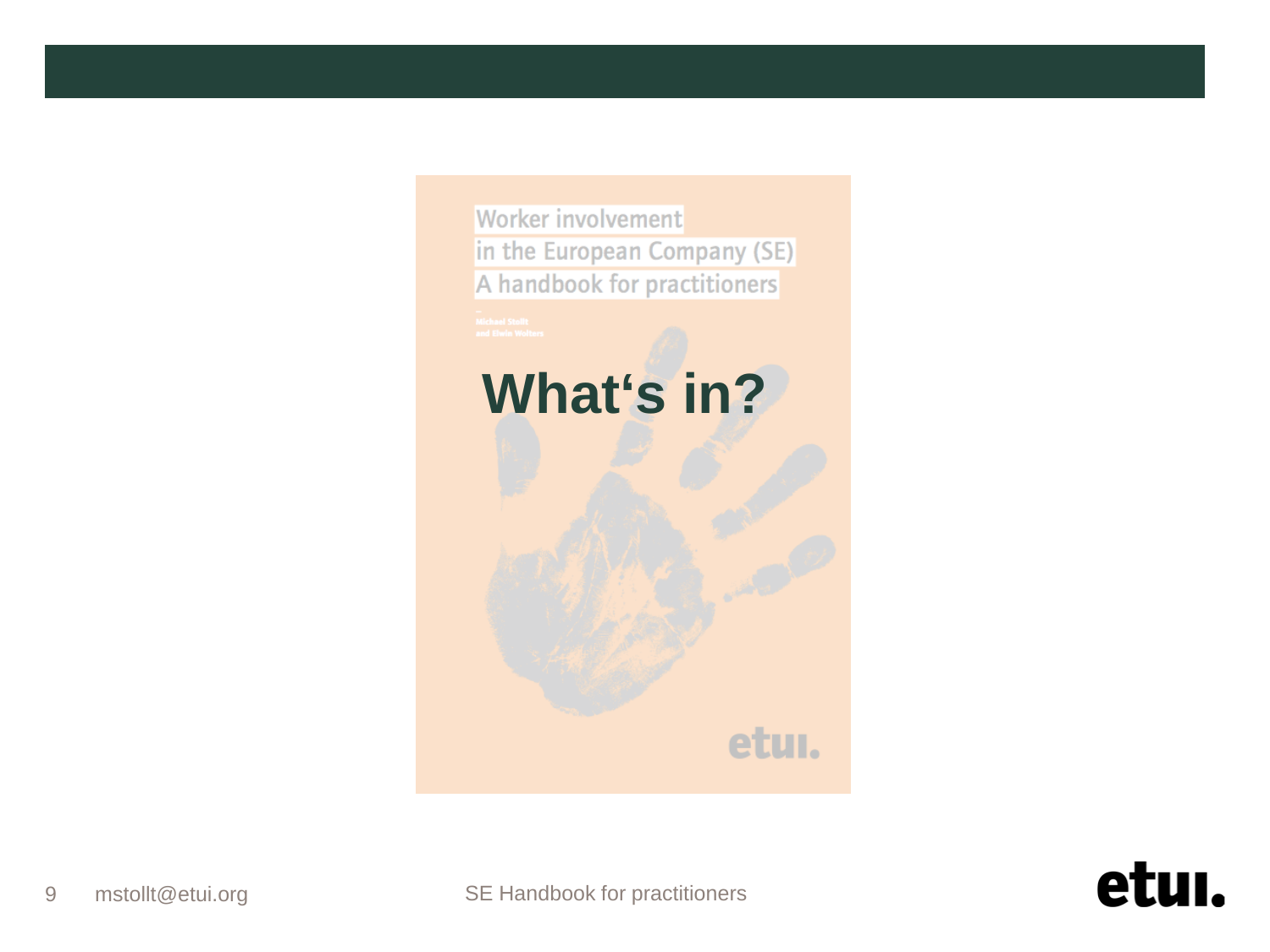#### **Structure**

#### ● **'SE mechanics'**

- The European Company (SE)
- Employee involvement in the SE
- **Negotiating an SE agreement: Tips and tricks**
	- **Preparing and conducting negotiations**
	- What makes an innovative and substantive agreement?
- **Helpful documents and overviews**
- **Resources**
- **Legal texts**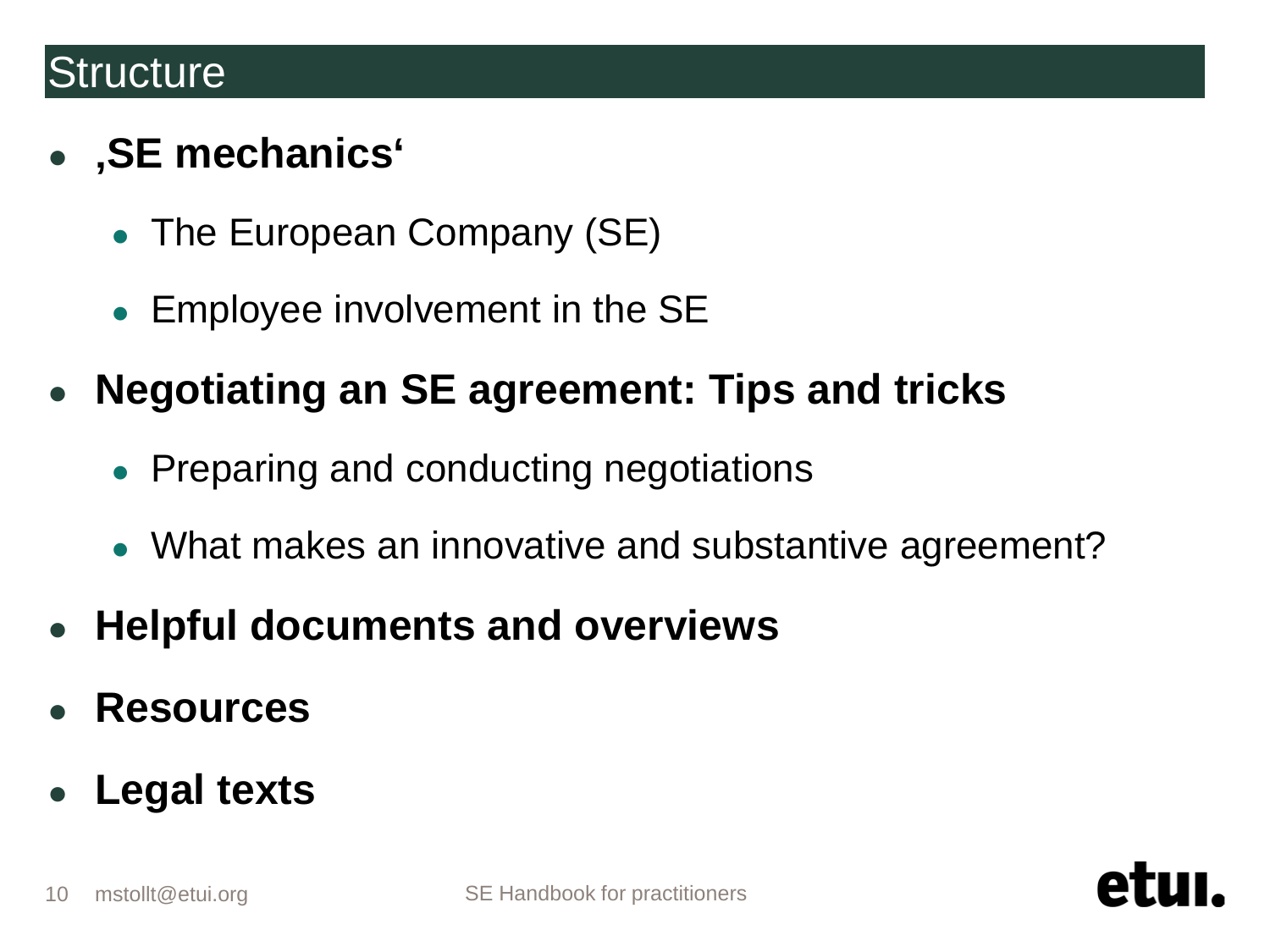#### Supportive elements for negotiations

- **Quality of social dialogue** btw. management and employee reps
- **Early and accurate preparation** ('accepting the challenge')
- **Speaking with a single voice**
	- Existing contacts and networks (e.g.  $EWC$ )
	- Joint trust- and strategy building
	- Transparency of process
- **Seeking external support, especially from the unions**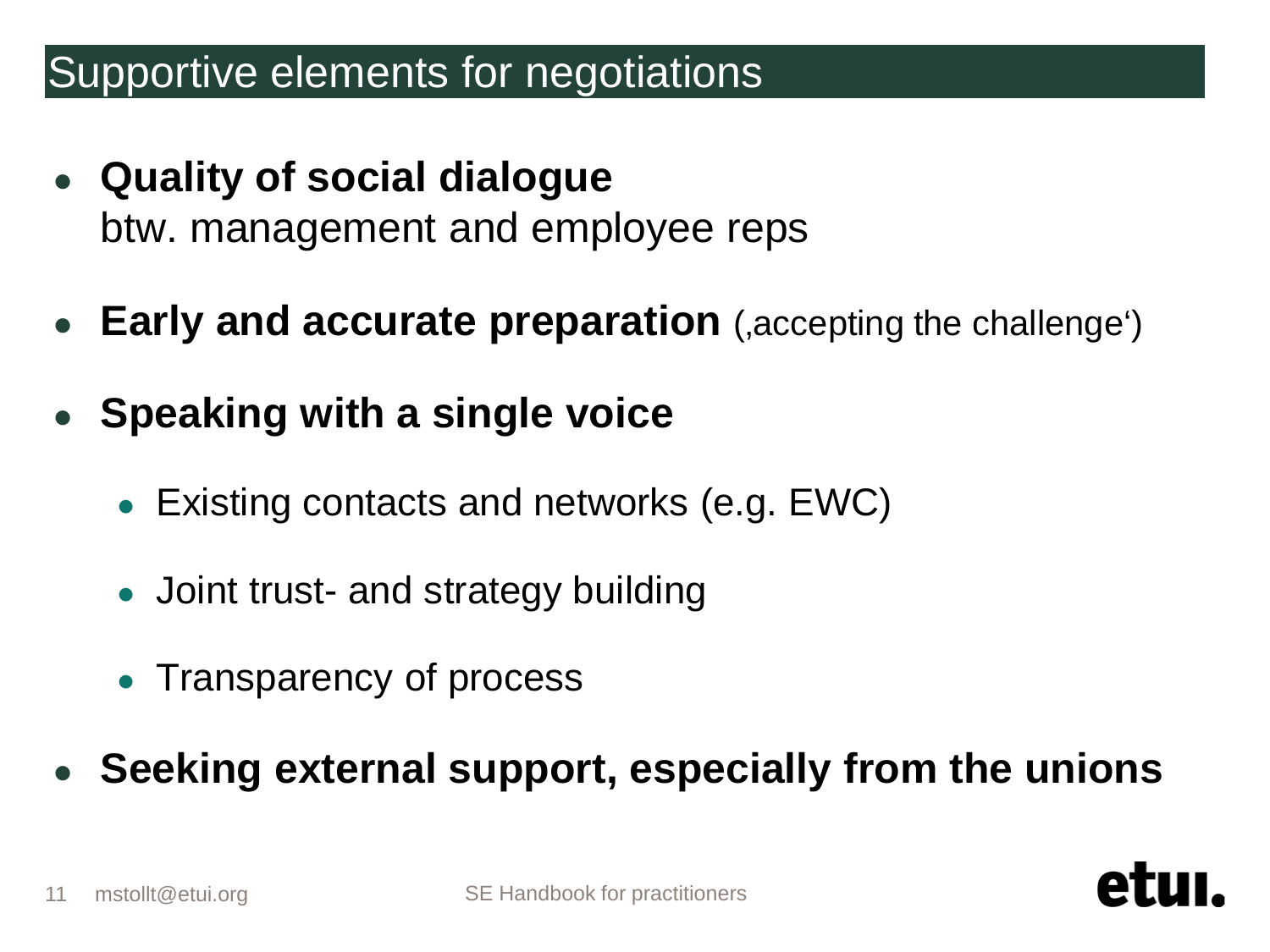#### Further tipps from practitioners

'Keep in touch with your colleagues! Throughout the negotiations it is important to maintain good contacts with your colleagues in the SNB, in the national representation structures and at the workplace. Because in the end as a negotiator you will have to explain the agreement to your colleagues.'

'Dismissal protection varies widely across the EU and although we hope it is never needed, the agreement should aim for a minimum level for all members, so the highest level of protection that is present in one member state should apply to all SE-WC members, regardless of which country they are from.'

> 'If your SNB is fairly large it might be useful to establish a smaller core negotiating team, which receives a mandate from the SNB to negotiate directly with the management. It is very important, however, that the core group and the SNB communicate frequently about the status and results of the negotiation process. The final agreement must of course be voted on by the whole SNB.'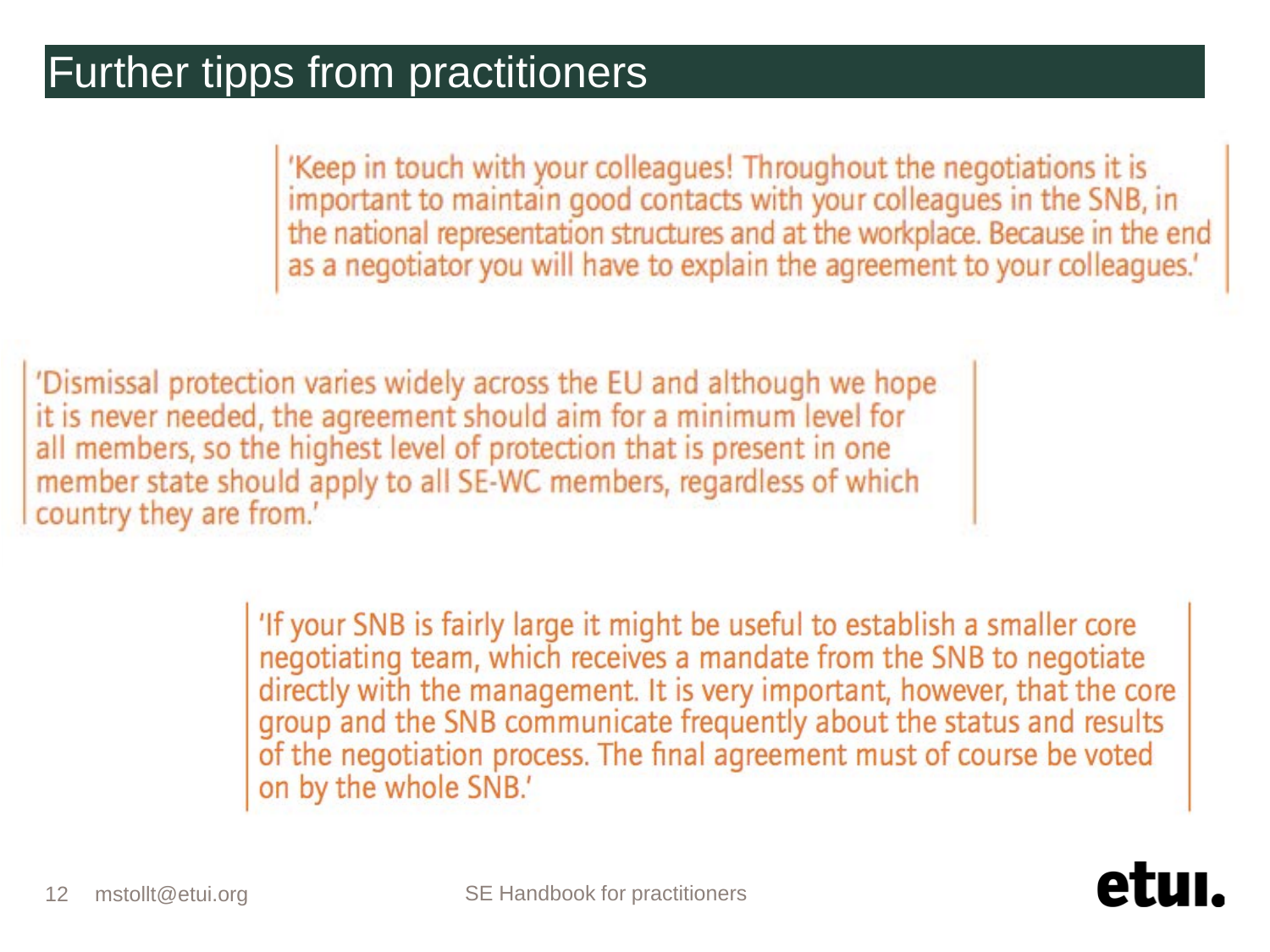### Leaving an imprint on the negotiations



etui.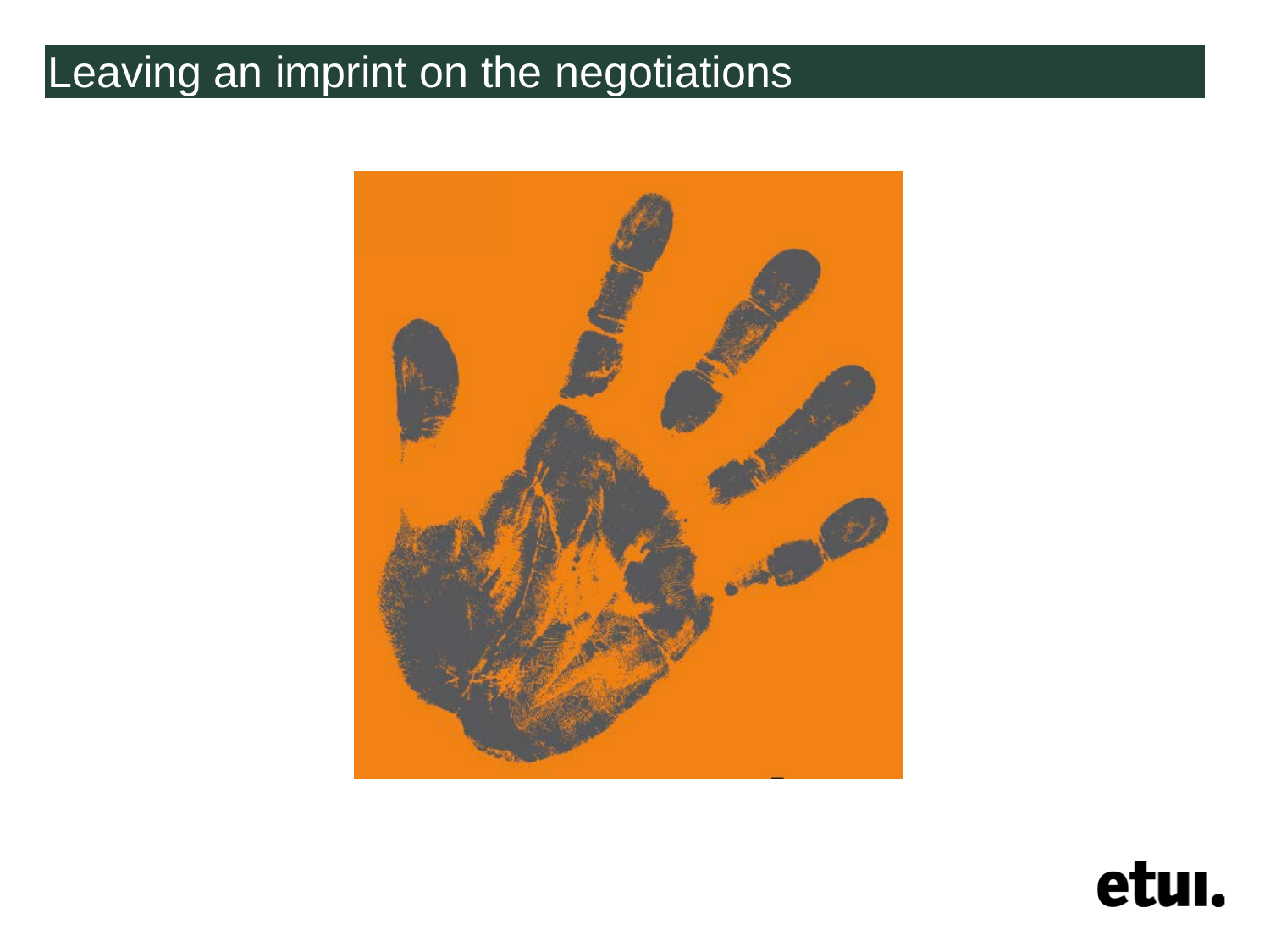#### Further information



- Hard copies can be ordered at www.etui.org
- Free pdf download at: [http://sehandbook.worker](http://sehandbook.worker-participation.eu)[participation.eu](http://sehandbook.worker-participation.eu)
- Soon also available in German and French

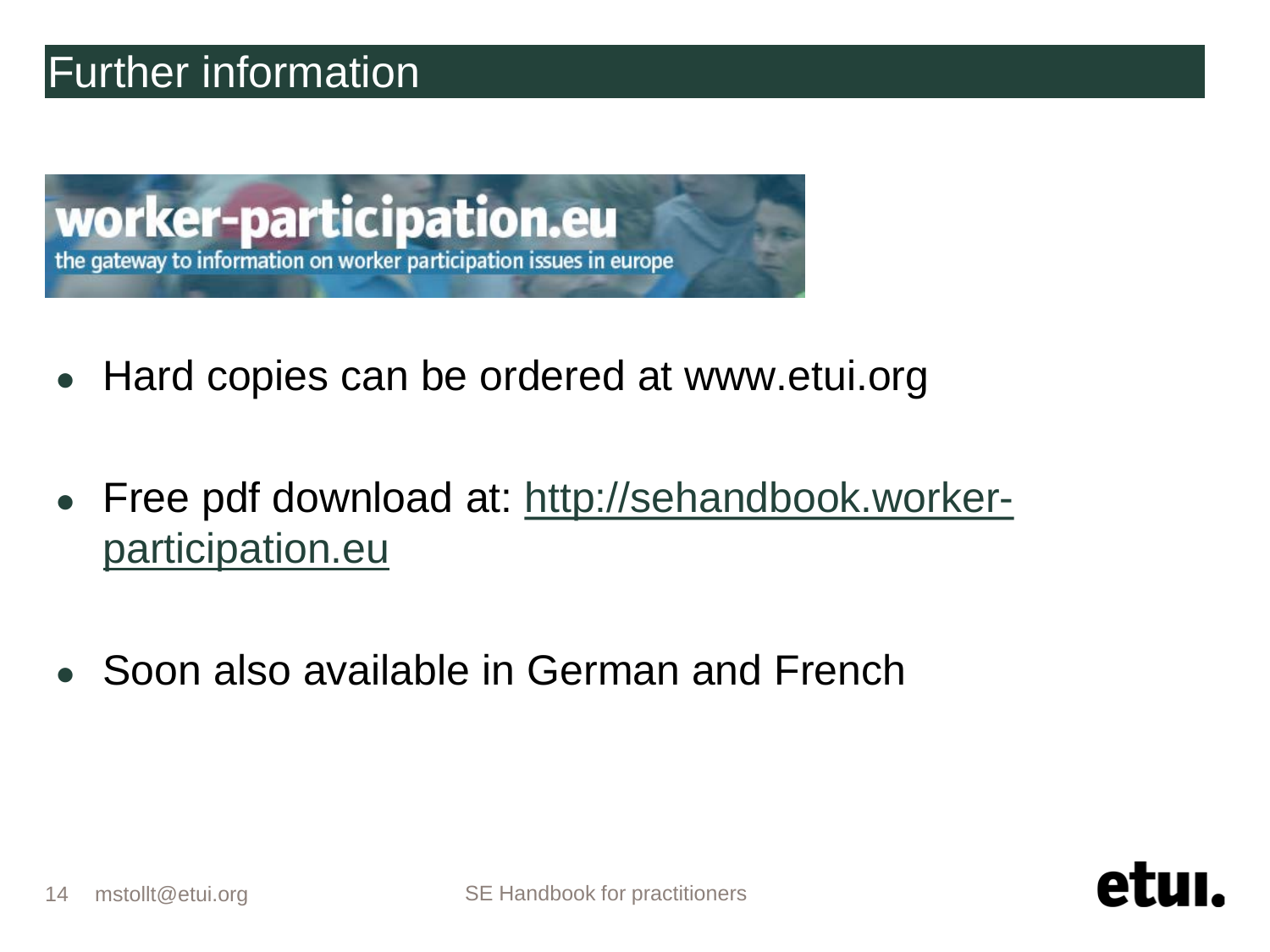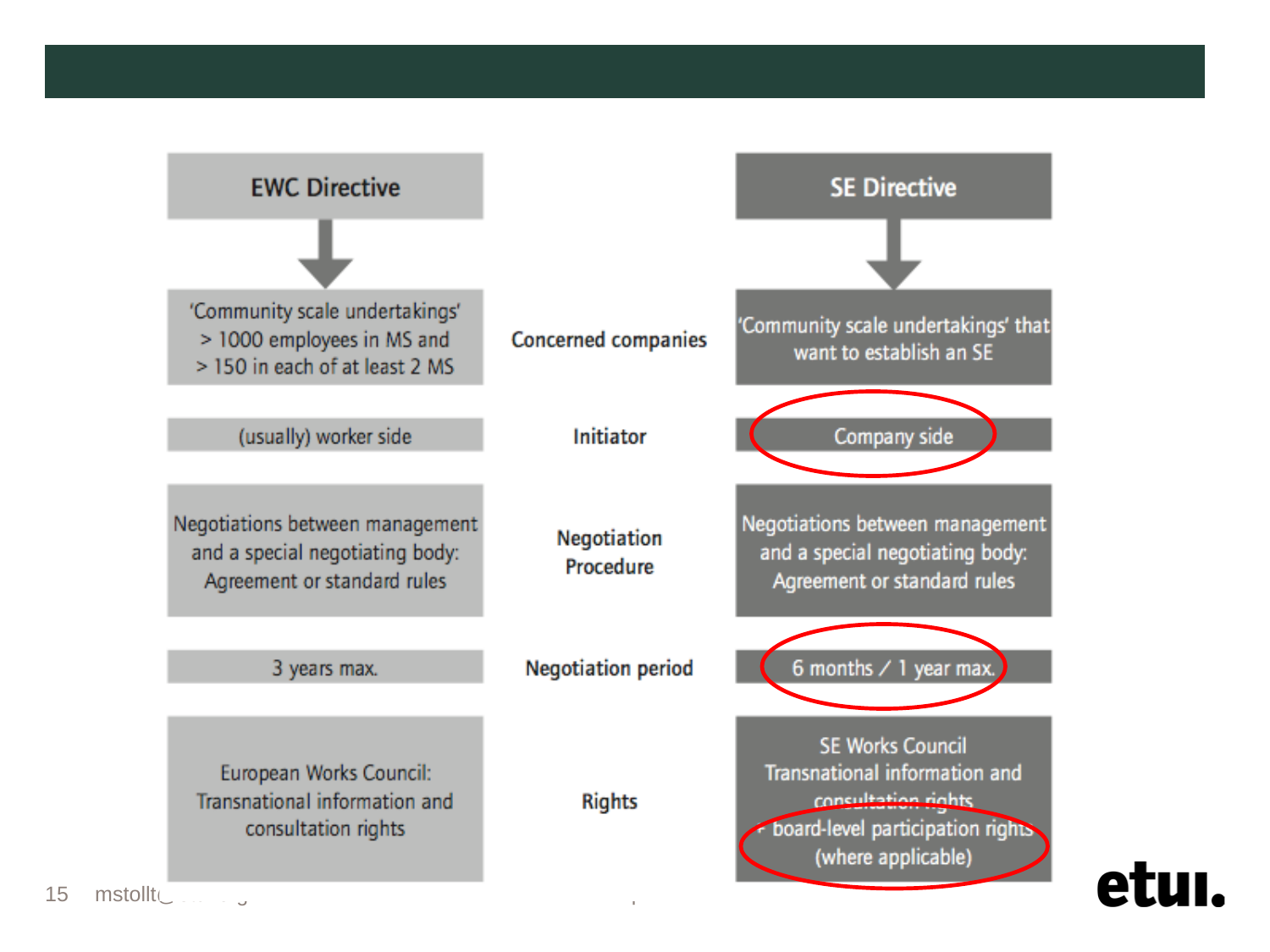